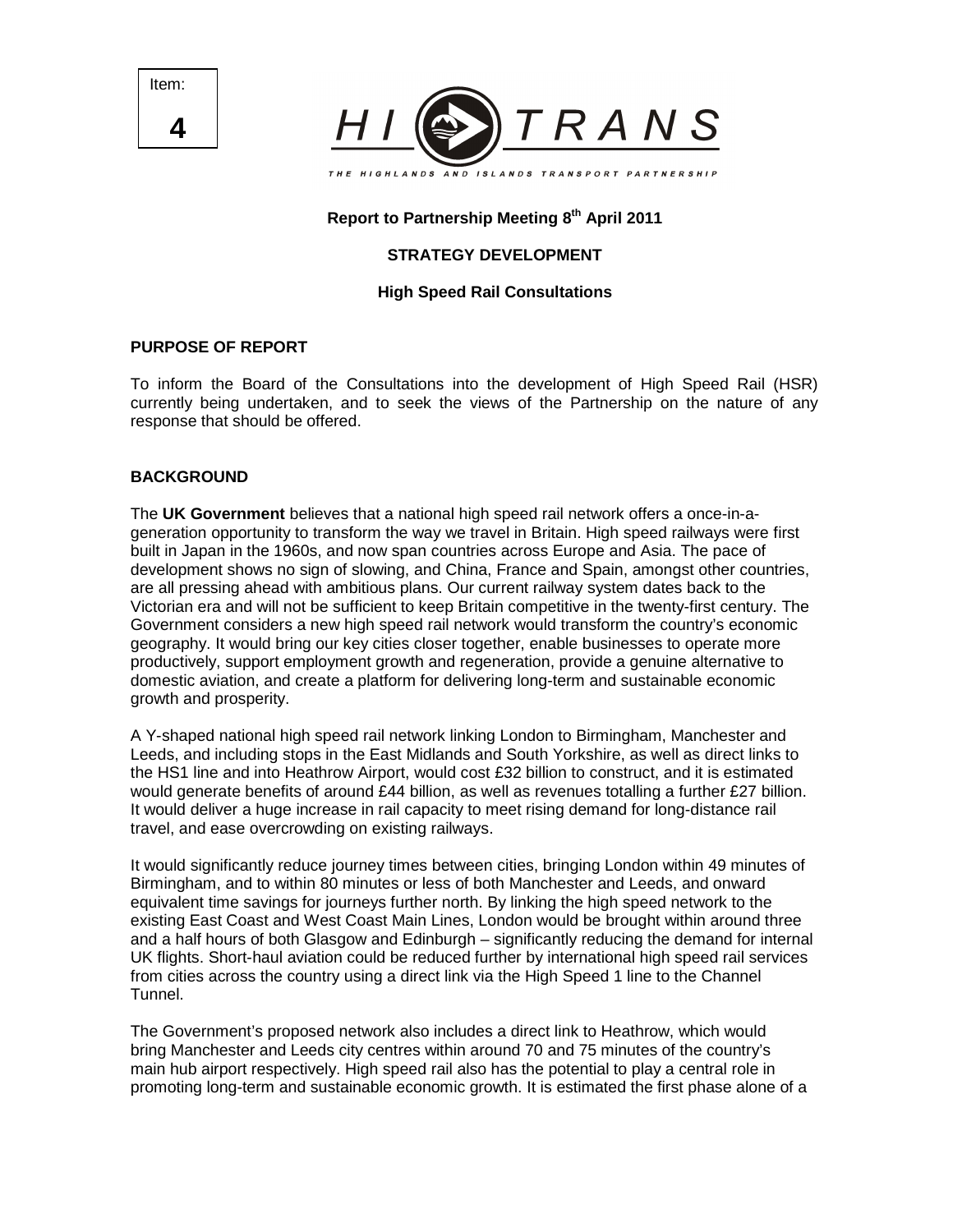national network would support the creation of around 40,000 jobs and contribute to major regeneration programmes in Britain's inner cities.

New high speed links would enable the UK's key urban economies to improve their productivity, attract new businesses, and access more directly the economic strength of London and the South East.

The Government contends that a national high speed rail network would deliver unprecedented improvements in rail capacity and connectivity, as well as supporting job creation, urban regeneration and business productivity. Such a network could also promote longer-term strategic changes to Britain's economic geography – with potential to enhance economic growth and help to bridge the north-south divide. The network would be delivered in two phases, with the first phase being a high speed line from London to the West Midlands, including links to Crossrail and HS1, and connecting back to the West Coast Main Line in order to provide improved journey times to a wide range of cities on that corridor.

The Department for Transport launched a Consultation of 28 February on its proposals and seeks responses by not later than 29 July 2011.

On 18 March the **House of Commons Transport Select Committee** announced its own inquiry into High Speed Rail with a call for evidence under the following terms of reference.

'The Transport Committee has decided to undertake an inquiry into the strategic case for High Speed Rail (the HSR programme). The Committee will focus on the principal arguments for and against High Speed Rail.

The Committee is not intending to examine the precise specification of the HS2 route nor how the route would affect individual landowners, businesses and residents in the vicinity of the route. These issues would be dealt with in due course by a hybrid bill committee. The issues which the Committee will examine, along with an indication of the questions it will pursue, are set out below:

1. What are the main arguments either for or against HSR.

2. How does HSR fit with the Government's transport policy objectives

2.1 HSR is designed to improve inter-urban connectivity. How does that objective compare in importance to other transport policy objectives and spending programmes, including those for the strategic road network?

2.2 Focusing on rail, what would be the implications of expenditure on HSR on funding for the 'classic' network, for example in relation to investment to increase track and rolling stock capacity in and around major cities?

2.3 What are the implications for domestic aviation?

3. Business case

3.1 How robust are the assumptions and methodology - for example, on passenger forecasts, modal shifts, fare levels, scheme costs, economic assumptions (eg about the value of time) and the impact of lost revenue on the 'classic' network?

3.2 What would be the pros and cons of resolving capacity issues in other ways, for example by upgrading the West Coast Main Line or building a new conventional line?

3.3 What would be the pros and cons of alternative means of managing demand for rail travel, for example by price?

3.4 What lessons should the Government learn from other major transport projects to ensure that any new high speed lines are built on time and to budget?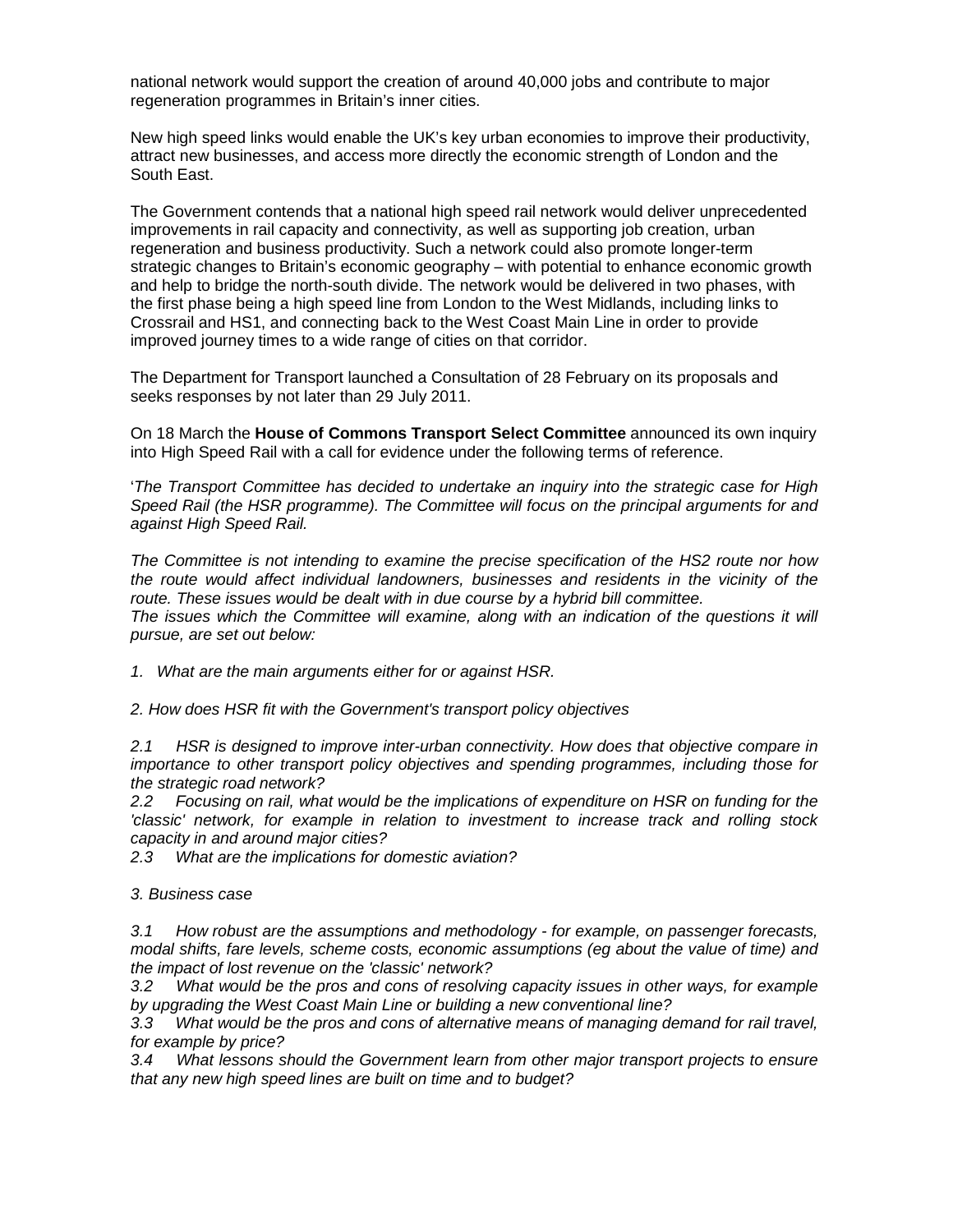4. The strategic route

4.1 The proposed route to the West Midlands has stations at Euston, Old Oak Common, Birmingham International and Birmingham Curzon Street. Are these the best possible locations? What criteria should be used to assess the case for more (or fewer) intermediate stations?

4.2 Which cities should be served by an eventual high speed network? Is the proposed Y configuration the right choice?

4.3 Is the Government correct to build the network in stages, moving from London northwards?

4.4 The Government proposes a link to HS1 as part of Phase 1 but a direct link to Heathrow only as part of Phase 2. Are those the right decisions?

5. Economic rebalancing and equity

5.1 What evidence is there that HSR will promote economic regeneration and help bridge the north-south economic divide?

5.2 To what extent should the shape of the network be influenced by the desirability of supporting local and regional regeneration?

5.3 Which locations and socio-economic groups will benefit from HSR?

5.4 How should the Government ensure that all major beneficiaries of HSR (including local authorities and business interests) make an appropriate financial contribution and bear risks appropriately? Should the Government seek support from the EU's TEN-T programme?

6. Impact

6.1 What will be the overall impact of HSR on UK carbon emissions? How much modal shift from aviation and roads would be needed for HSR to reduce carbon?

6.2 Are environmental costs and benefits (including in relation to noise) correctly accounted for in the business case?

6.3 What would be the impact on freight services on the 'classic' network?

6.4 How much disruption will be there to services on the 'classic' network during construction, particularly during the rebuilding of Euston?

Written evidence is welcomed on some or all of these issues with submissions requested by 16 May.

#### **IMPACT OF HSR ON THE HIGHLANDS AND ISLANDS**

The HSR proposals now being considered by both the UK and Scottish Governments are clearly focussed on improving land based connectivity between the areas to be covered by the HSR network, and London and the South East. Within Scotland the major beneficiaries in economic terms, once the network is extended as far as the Central Belt, will be central Scotland, as rail journey timed reduce to between 3 and 3 hours 30 minutes between city centres and the South East of England. The Government estimates the 3 hour 30 minute journey time target could be achieved by the mid 2030s by completion of the Y network to Manchester and Leeds, with further reductions at some later date with completion of the full network as far as the Central Belt.

With journey times between Moray, Highland and parts of Argyll and Bute, and Glasgow and Edinburgh unlikely to drop much below 3 hours in the foreseeable future it is clear that effective business access to London and the South East, and onward links to international markets, from the majority of the Highlands and Islands will have to continue to be by air transport.

As HSR develops, the demand for English Regional and latterly Central Belt air links to Heathrow and Gatwick should reduce potentially creating capacity to reserve slots at these hub